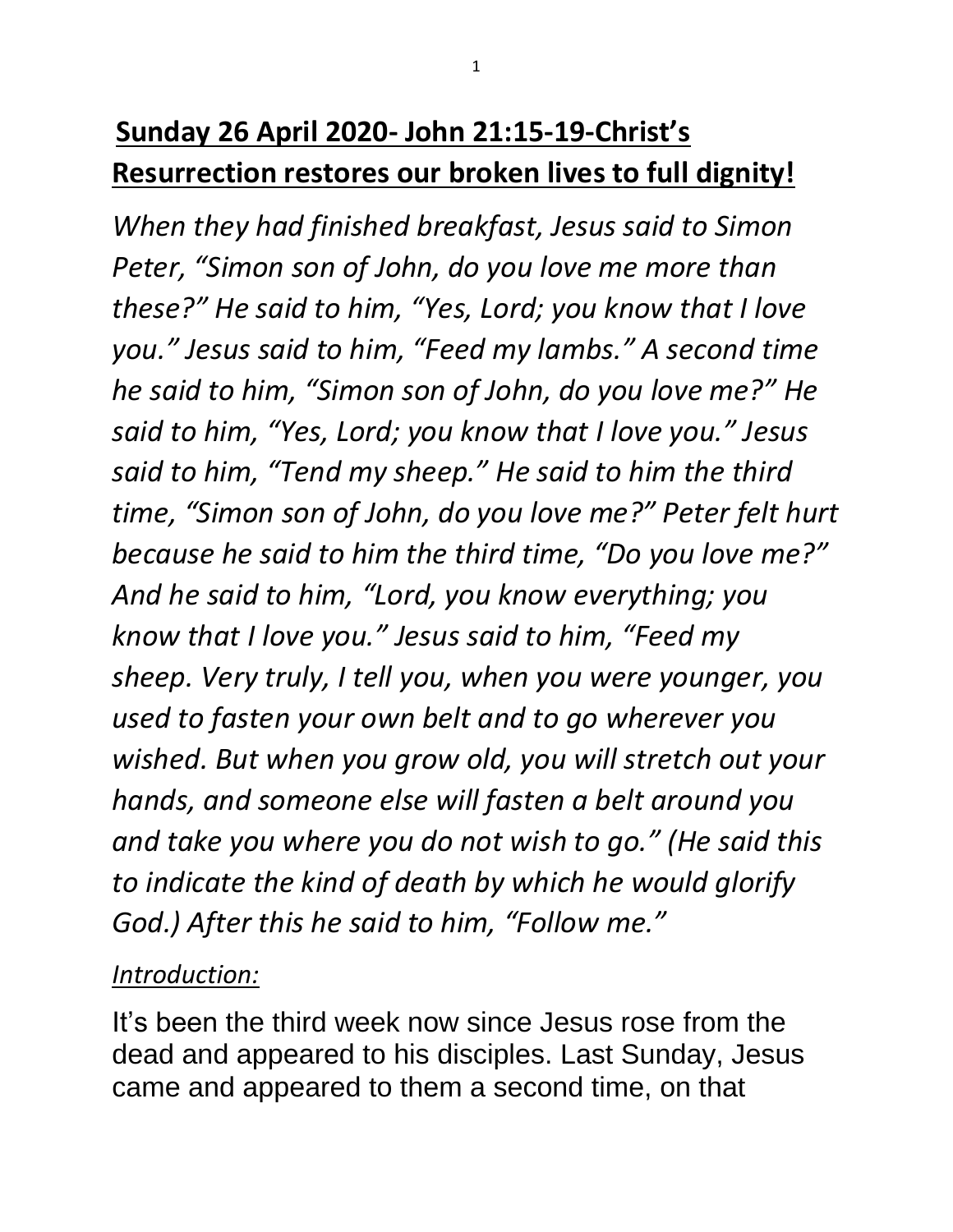occasion especially to bring Thomas to repent of his unbelief and confess his faith. Now today Jesus appears to the disciples–seven of them, at least–he appears to them a third time, this time not in Jerusalem, as on the previous two occasions, but now back up in Galilee, the home base for many of the disciples.

Jesus appears to them, unexpectedly, while they're out on the lake in a boat, fishing, and he's standing on the shore, standing by a charcoal fire he had made. They don't know that it's Jesus, but He calls them.

Jesus invites the disciples to share breakfast with him around a charcoal fire. There is only one other scene in John where there is a charcoal fire, and it also involves three pronouncements from Peter about Jesus. That was the time when Peter denied knowing Jesus after His arrest. Peter was asked three times about his allegiance or love for Jesus and he failed…miserably. **"Simon, son of Jonas, do you love me more than these?"**

It probably caused Peter great distress, to be asked that particular question. He knew he didn't have a great track record. He knew his actions of cowardice and fear might certainly speak louder than words. But Jesus didn't ask the question once; no…he asked it three times and each time Peter's heart broke a bit more. Each time Peter responded by saying: **"Yes, Lord, you know I love you."** And after each response, Jesus commissioned Peter with these words, **"Feed my sheep!"** . Here, Jesus gives him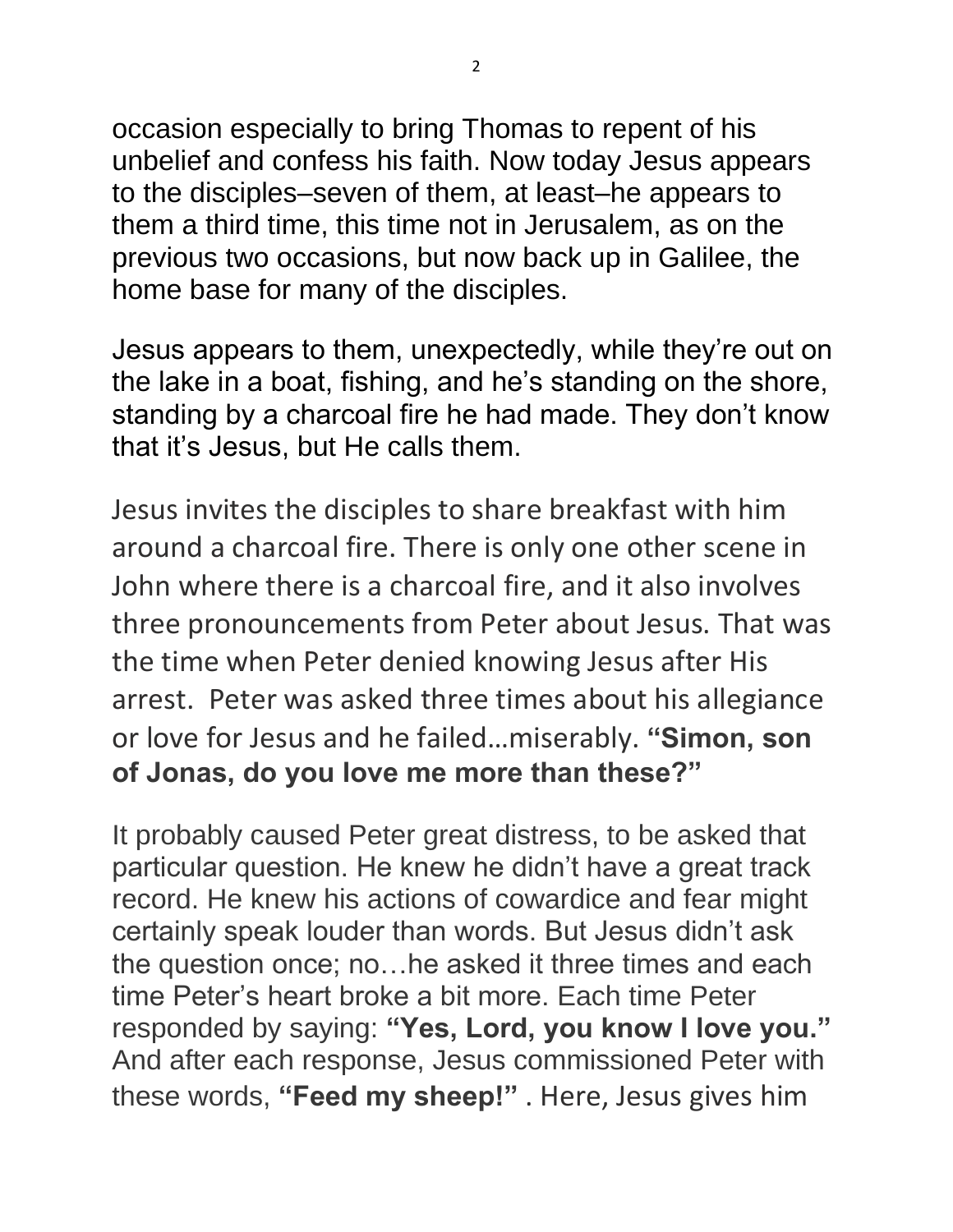three opportunities to profess fidelity. And then, in response to those three professions of love and faith, Jesus neither congratulates him nor offers forgiveness. Rather, he gives him good work to do. **"Feed my sheep!"** In short, Jesus' resurrection restores Peter's full dignity and calls him to a life of purposeful service, witness, and sacrifice.

Jesus, in dealing with Peter, doesn't just take Peter's word for it; he wants a response, an action, some positive certainty that the message has been heard and understood. And what Christ asks of Peter is also asked of you and me. **"Do you love me?"** if we say yes**- Put your love into play…make it work, make it real, make it felt, live it out, experience it and see how it is being experienced in the lives of others.** *Feed my sheep.*

God stops us in our tracks with that question. **"Do you love me?"**

And especially during Lockdown-do we still Love Him, now that we felt that things doesn't go the way we want it and the fear and uncertainty of the future.

But, no matter how much we love Him, we can never love Him enough. Our love for Him can never match His wondrous love for us, a love which led His Son to die on the cross and be buried in the grave.

How about you? Have you denied your Lord, like Peter did? Or are you thinking you're better than Peter? No,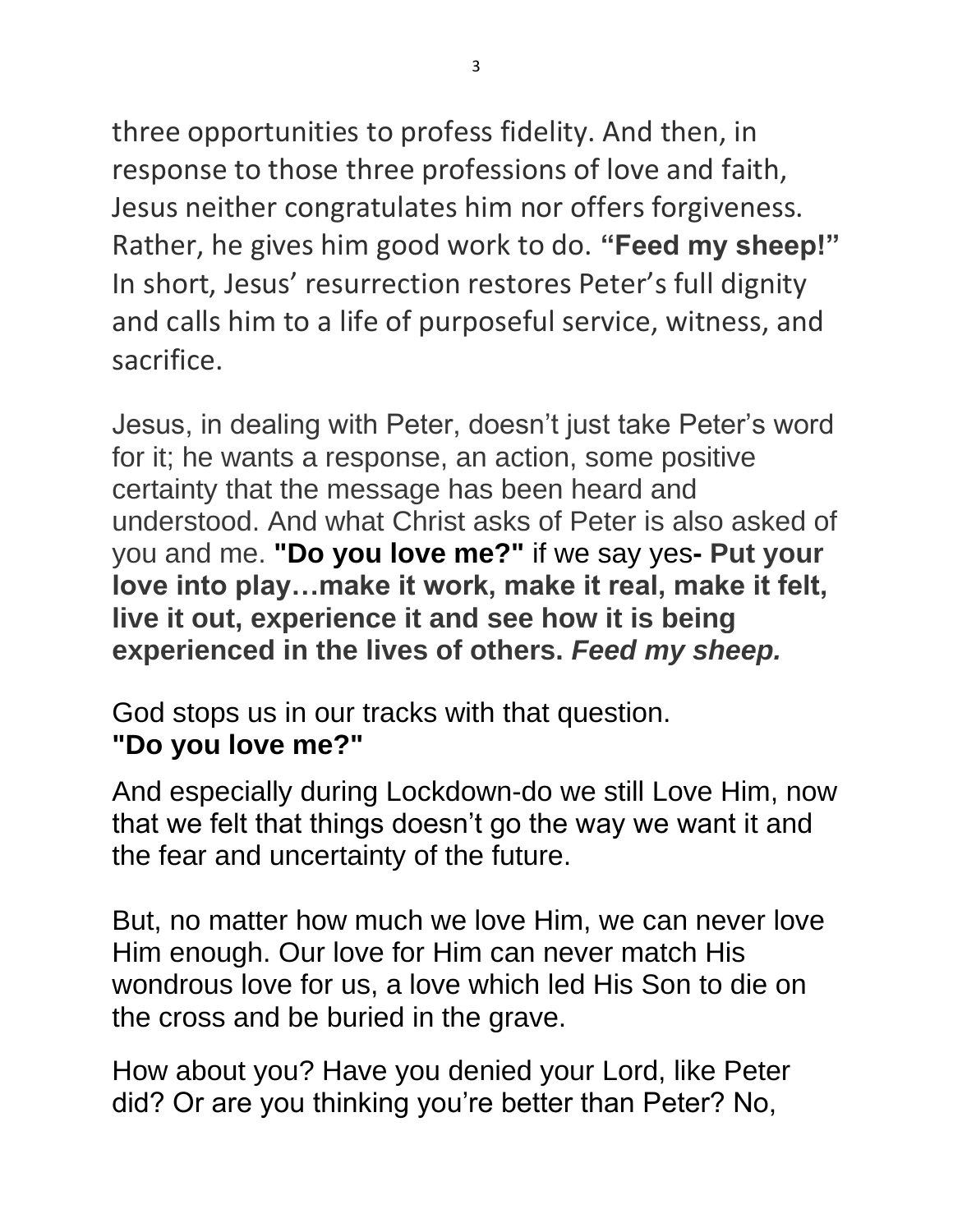that's not true. I've been just like him, too many times, denying Christ by my words and actions, surrendering to the pressures of the world. Denying him also by my failures to speak, and by my inactions. Like Simon Peter, you and I have denied our Lord Jesus more times than we can count. Some in particular may stand out in our minds and memory, like those times when Peter was in the courtyard.

**But the good news today is this**: Jesus is calling you over to himself, by the charcoal fire. Hear his voice, and come and receive your forgiveness. Jesus is restoring you today. No matter how many times you have fallen, Jesus will pick you up. He is restoring you to himself, and he has some good work for you to do, which he will bless. He will bless whatever he is calling you to do, in his name, according to your vocation in life–in church, at home, at work, in your family, in your community.

And Jesus has something to give you, to give you strength as you go on to serve in his name. Children, do you have anything to eat? Yes, you do. **I am the Bread of life- I am the Living water**. Jesus has it already laid out for you. It is his holy Body and Blood, given for you to eat and to drink in his Blessed Sacrament.

## **Conclusion:**

Easter is the wrapped up gift of God's love for us…a true offering of patient, caring love. On the cross, Christ gave